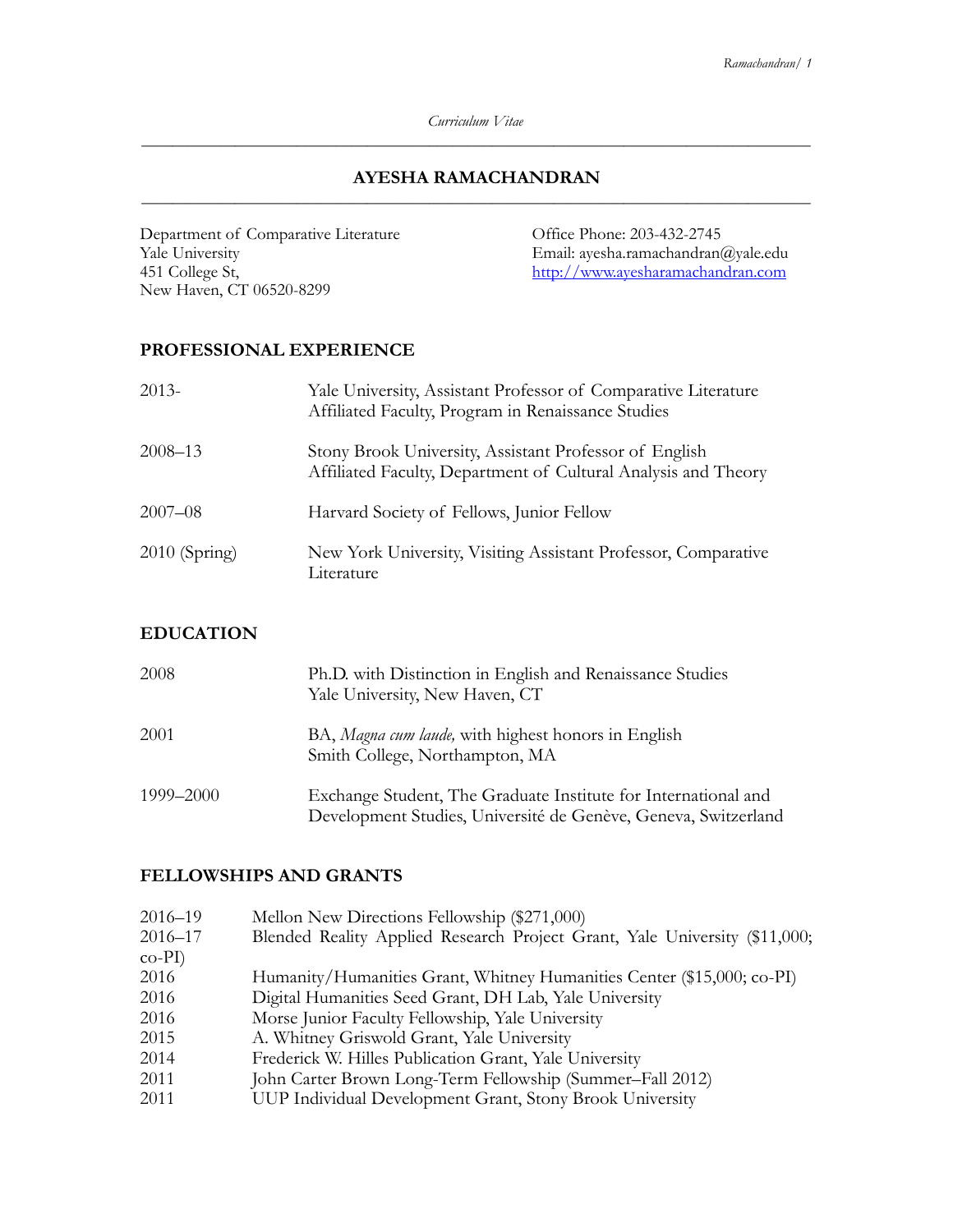| 2010        | FAHSS Interdisciplinary Initiatives Grant, Stony Brook University       |
|-------------|-------------------------------------------------------------------------|
| 2009        | FAHSS Interdisciplinary Initiatives Grant, Stony Brook University       |
| 2009        | FAHSS Individual Summer Research Grant, Stony Brook University          |
| 2009        | UUP Individual Development Grant, Stony Brook University                |
| $2007 - 10$ | Junior Fellow, Harvard Society of Fellows (declined 2008–10)            |
| $2005 - 06$ | Graduate Affiliateship, Whitney Humanities Center, Yale University      |
| $2005 - 06$ | Whiting Fellowship in the Humanities, Yale University                   |
| $2001 - 05$ | Yale University Graduate Fellowship                                     |
| $2004 - 05$ | Sheldon Wise Fellow, Renaissance Studies, Yale University               |
| 2004        | James M. Osborn Fellow, Beinecke Library, Yale University               |
| $2001 - 03$ | A. Bartlett Giamatti Fellowship in Renaissance Studies, Yale University |
|             |                                                                         |

# **AWARDS AND DISTINCTIONS**

| 2017 | Aldo and Jeanne Scaglione Prize in Comparative Literary Studies for The      |
|------|------------------------------------------------------------------------------|
|      | Worldmakers, Modern Language Association                                     |
| 2016 | Shawcross Prize for Best Chapter on Milton (for The Worldmakers), Milton     |
|      | Society of America                                                           |
| 2016 | Poorvu Family Interdisciplinary Teaching Prize, Yale University              |
| 2016 | Director's Award, MacMillan Center, Yale University                          |
| 2015 | Founders Prize for best first book manuscript in early modern studies across |
|      | all disciplines, Sixteenth Century Society and Conference                    |
| 2010 | Isabel MacCaffrey Prize for best article between 2008–10 on Spenser and his  |
|      | contemporaries, International Spenser Society                                |
| 2008 | Leab Exhibition Award for best exhibition brochure for Collecting an Empire, |
|      | American Library Association                                                 |
| 2007 | Prize Teaching Fellowship for Outstanding Undergraduate Teaching, Yale       |
|      | University                                                                   |
| 2006 | Honorable Mention, Gerald Kahan Prize for best article on a theatre          |
|      | research topic, American Society for Theatre Research                        |
| 2001 | Phi Beta Kappa                                                               |
|      |                                                                              |

# **PUBLICATIONS**

## *Books*

| 2015 | The Worldmakers: Global Imagining in Early Modern Europe.                  |
|------|----------------------------------------------------------------------------|
|      | University of Chicago Press. [Link]                                        |
|      | Awards: Aldo and Jeanne Scaglione Prize in Comparative Literary            |
|      | Studies, Modern Language Association (2017)                                |
|      | Shawcross Prize, Milton Society of America (2016)                          |
|      | Founders Prize for best first book manuscript (all                         |
|      | disciplines), Sixteenth Century Studies Association (2015)                 |
|      | Reviewed in: Renaissance Quarterly, Modern Philology, Studies in English   |
|      | Literature, The Spenser Review, Imago Mundi, Early Science $\mathcal{Q}^*$ |
|      | Medicine, British Journal for the History of Science, Journal of           |
|      | Historical Geography, British Society for Literature and Science           |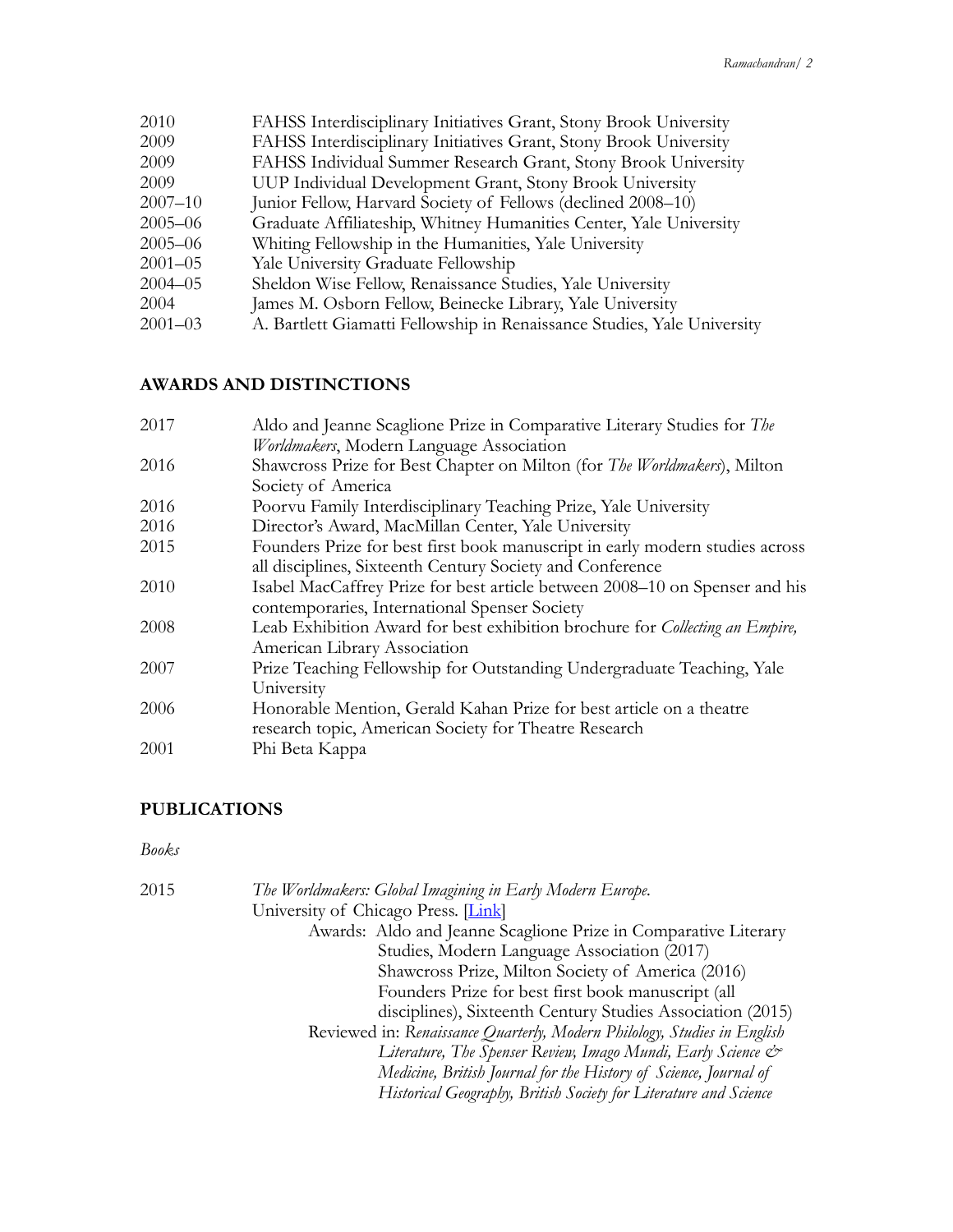| In Progress | "Lyric Thinking: Poetry, Selfhood, Modernity"                              |
|-------------|----------------------------------------------------------------------------|
|             | Invited for submission by University of Chicago Press; expected completion |
|             | December 2017.                                                             |

#### *Edited Volumes & Texts*

| 2016 | <i>Spenser and the Human, A Special Issue of Spenser Studies, Volume XXX, guest</i><br>edited with Melissa Sanchez, AMS Press.                     |
|------|----------------------------------------------------------------------------------------------------------------------------------------------------|
| 2015 | "How to Read The Faerie Queene: A Forum," in The Spenser Review 44.3 (Winter<br>2015), guest edited with Sarah van der Laan. $\boxed{\text{Link}}$ |

#### *Articles (Peer-Reviewed)*

- Under Review "Why Theorize the "World": An Early Modern Manifesto," *NLH: New Literary History.*
- Forthcoming "Cosmic Matters: Spenser, Donne and the Philosophic Poem," in *Spenser & Donne: Thinking Poets,* ed. Yulia Ryzhik. Manchester: Manchester University Press, 2018.
- 2016 "Humanism and Its Discontents," in *Spenser and the Human,* eds. Melissa Sanchez and Ayesha Ramachandran, *Spenser Studies* XXX: 3–18.
- 2013 "Montaigne's Tasso: Madness, Melancholy and the Enigma of Italy," *Italy from Without,* special issue of *Forum Italicum* 47: 246–62. [*Link*]
- 2012 "A War of Worlds: Becoming "Early Modern" and the Challenge of Comparison," in *Comparative Early Modernities: 1100-1800,* ed. David Porter. New York: Palgrave, 15–46.
- 2010 "Mutabilitie's Lucretian Metaphysics: Skepticism and Cosmic Process in Spenser's *Cantos*," in *Celebrating Mutabilitie: Essays on Edmund Spenser's Mutabilitie Cantos,* ed. Jane Grogan. Manchester: Manchester University Press, 220–245.
- 2009 "Edmund Spenser, Lucretian Neoplatonist: Cosmology in the *Fowre Hymnes*," in *Spenser and Platonism: An Expanded Special Volume,* eds. Kenneth Borris, Carol Kaske and Jon Quitslund, *Spenser Studies* XXIV (2009): 373–411. (Winner of Isabel MacCaffrey Prize.)
- 2007 "Tasso's Petrarch: The Lyric Means to Epic Ends," *MLN: Modern Language Notes,* 122.1: 186–208. [*Link*]
- 2005 "Clarion in the Bower of Bliss: Poetry and Politics in Spenser's *Muiopotmos,*" *Spenser Studies* XX: 77–106.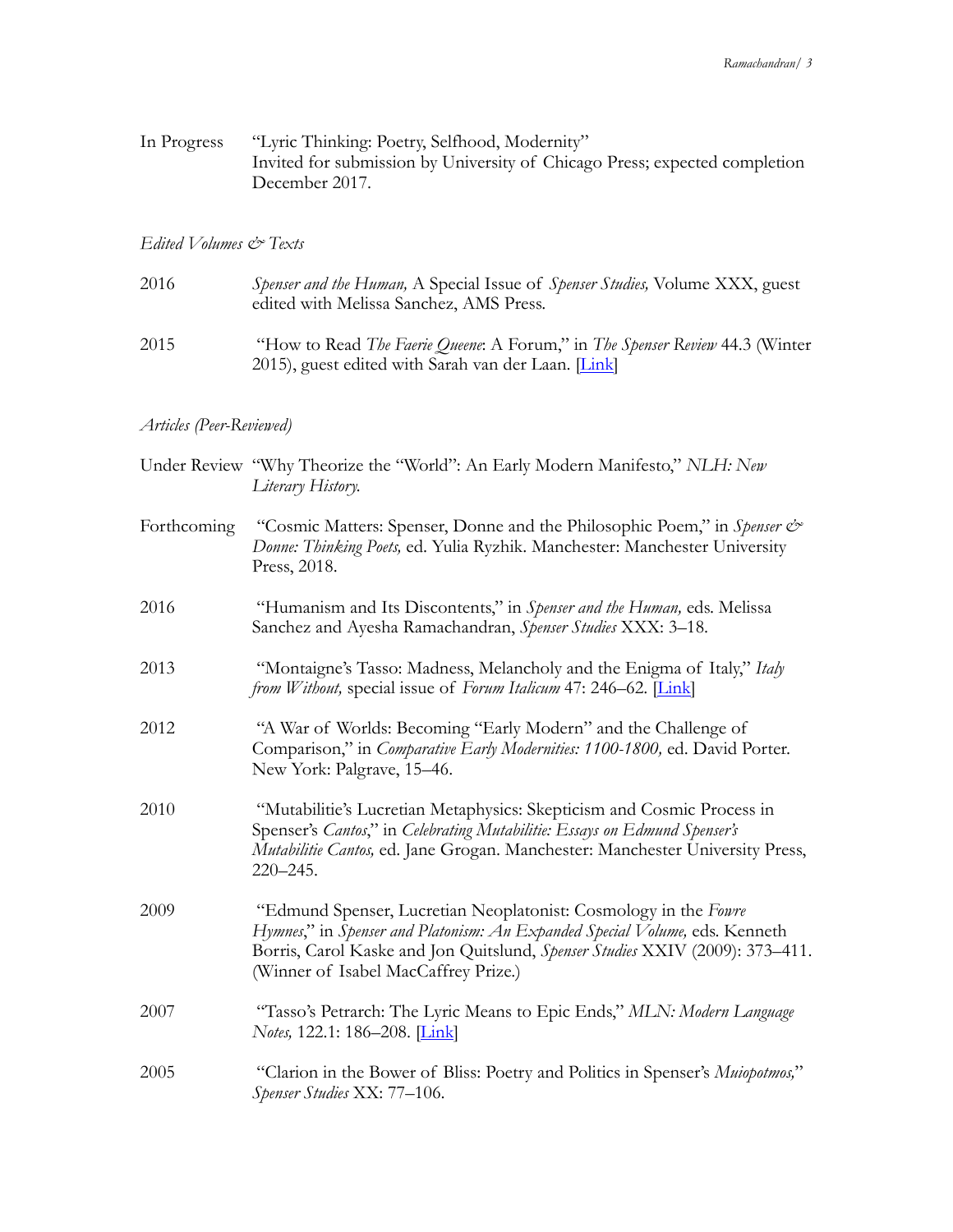| 2005 | "New World, No World: Seeking Utopia in Padmanabhan's Harvest," Theatre  |
|------|--------------------------------------------------------------------------|
|      | Research International 30.2: 161–74. (Honorable Mention for Gerald Kahan |
|      | $Prize)$ $\boxed{\text{Link}}$                                           |

# *Articles (Invited)*

| 2016 | "Cosmology and Cosmography," for Edmund Spenser in Context, ed. Andrew<br>Escobedo, Cambridge: Cambridge University Press, 323–32.                                                                                                                        |
|------|-----------------------------------------------------------------------------------------------------------------------------------------------------------------------------------------------------------------------------------------------------------|
| 2016 | "Introduction," with Melissa Sanchez, in Spenser and the Human, eds. Melissa<br>Sanchez and Ayesha Ramachandran, Spenser Studies XXX: vii-xv.                                                                                                             |
| 2014 | "Traductions cosmographiques dans les <i>Essais</i> de Montaigne," in <i>Illustrations</i><br>inconscientes: écritures de la Renaissance. Melanges en l'honneur de Tom Conley, eds.<br>Phillip Usher and Bernd Renner. Paris: Classiques Garnier, 121–42. |
| 2014 | "Allegory and Our Discontents: Thinking "Post-Critically" while Reading<br>Judith Anderson," Editor's Choice in The Spenser Review 44.1.1. (7000 words)<br>Link                                                                                           |
| 2011 | "Fundamentalism and (Early) Modernity: Revisiting the F-Word in Historical<br>Context," Anglistik: International Journal of English Studies 22.2: 49–66.                                                                                                  |

# *Articles in Progress*

| "What Can We Learn from Renaissance Literary Critics?" (in conjunction                                               |
|----------------------------------------------------------------------------------------------------------------------|
| with a Newberry Library Symposium on "Contexts of Early Modern Literary                                              |
| Criticism in Italy and Beyond")                                                                                      |
| "Between Thought and Feeling: The Uses of Lyric in the Orlando Furioso,"<br>MLN Special Issue for <i>Ariosto</i> 500 |
|                                                                                                                      |

## *Book Reviews*

| 2012 | Phillip Usher, Errance et coherence: Essai sur la literature transfrontalière à la<br>Renaissance (Paris: Editions Classiques Garnier, 2010), Sixteenth Century Journal<br>$43.3:800 - 02.$ |
|------|---------------------------------------------------------------------------------------------------------------------------------------------------------------------------------------------|
| 2012 | Joanna Picciotto, Labors of Innocence in Early Modern England (Cambridge:<br>Harvard University Press, 2010), Journal of Modern History 84.1: 176–77. [Link]                                |
| 2011 | Jane Grogan, Exemplary Spenser: Visual and Poetic Pedagogy in the Faerie Queene<br>(Farnham, Surrey, UK: Ashgate, 2009), The Spenser Review 41.2.                                           |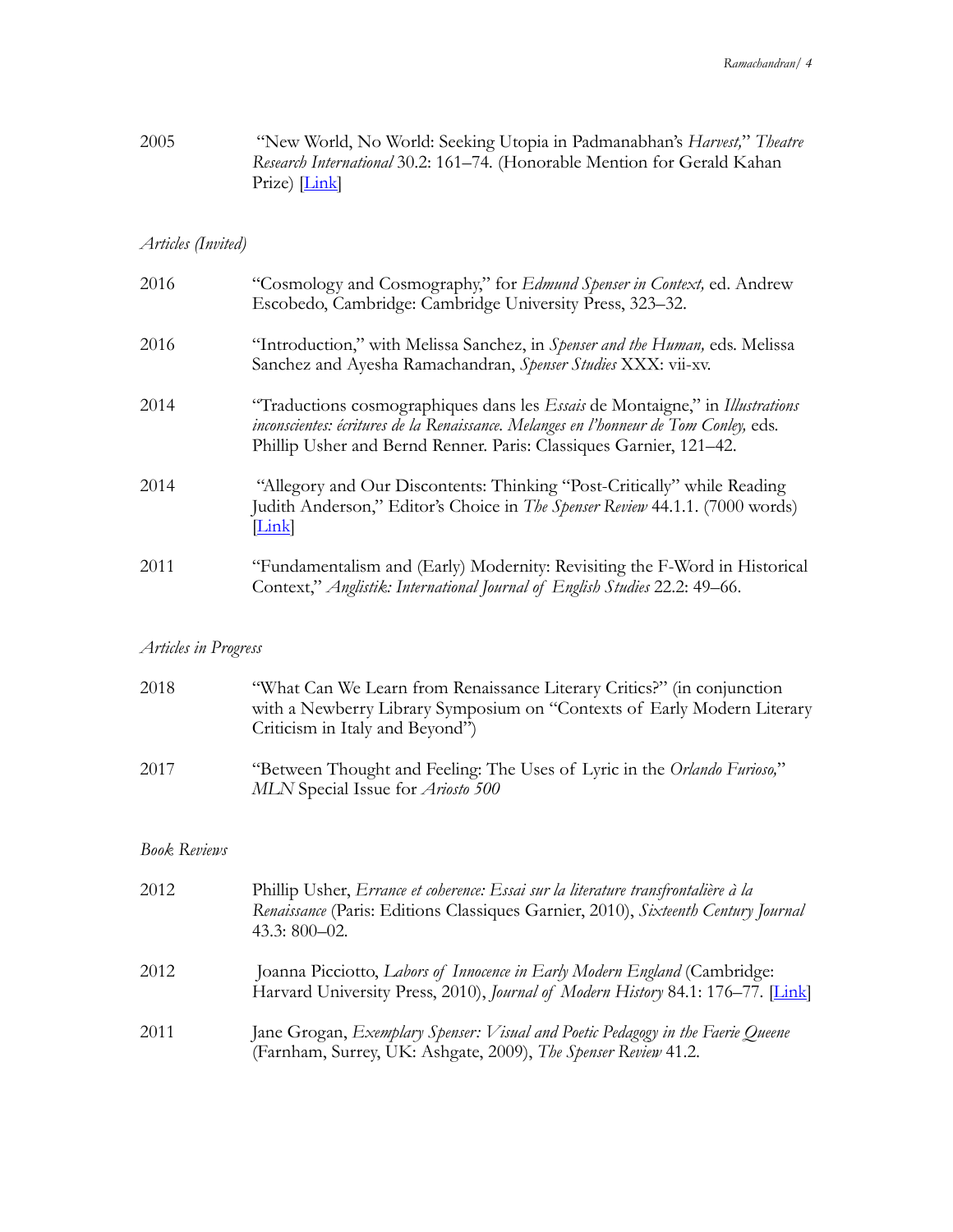| 2008 | Teresa Chevrolet, L'idée des fables: Théories de la fiction poétique à la Renaissance<br>(Geneva: Droz, 2007), Renaissance Quarterly 61.2: 617-18. [Link] |
|------|-----------------------------------------------------------------------------------------------------------------------------------------------------------|
| 2004 | Alex Davis, <i>Chivalry and Romance in the English Renaissance</i> (Cambridge: D. S.<br>Brewer, 2003), Renaissance Quarterly 57.3: 1141–42. [Link]        |
| 2003 | Dino Campana, <i>Canti Orfici</i> , translated by Luigi Bonaffini (Boca Raton, FL:<br>Bordighera Press, 2003), Italian Poetry Review 1: 275-78.           |

# *Other Publications*

| 2008 | <i>Collecting an Empire,</i> exhibition brochure (Beinecke Library, 2007). (Winner of<br>Leab Exhibition Award)                                                                   |
|------|-----------------------------------------------------------------------------------------------------------------------------------------------------------------------------------|
| 2001 | <i>The Mercenary Problem: The Need for a New Approach</i> (International Alert, 2001),<br>coauthored with L. Gaultier, G. Hovsepian, I. Wadley and B. Zerhdoud.<br>$\lfloor$ Link |

# **PRESENTATIONS**

*Invited Lectures and Talks* 

| 2017 | "Before Knowing: Philosophic Lyric and the Thinking Self," Columbia<br>Renaissance Seminar, Columbia University.                                                                   |
|------|------------------------------------------------------------------------------------------------------------------------------------------------------------------------------------|
| 2017 | "Petrarch Beyond Petrarchism: Lyric Thinking in the Fragmenta,"<br>Department of Comparative Literature, Cornell University.                                                       |
| 2017 | "Selfhood Matters: Politics and Teaching Now," Center for Writing and<br>Speaking, Barnard College.                                                                                |
| 2017 | "The New World in European Literary History," Renaissance Society of<br>America, Chicago.                                                                                          |
| 2017 | "On Renaissance Literary Criticism and Its Contemporary Avatars,"<br>Symposium on "Contexts of Early Modern Literary Criticism in Italy and<br>Beyond," Newberry Library, Chicago. |
| 2016 | "Between Thought and Feeling: The Uses of Lyric in the Orlando Furioso,"<br>Ariosto 500 conference, Johns Hopkins University.                                                      |
| 2016 | "From World to Cosmos: The Long View from Early Modern to<br>Postmodern," ACL(x) conference on Extra-Disciplinarity, Pennsylvania State<br>University.                             |
| 2016 | "Between Epic & Lyric: Petrarch and the Poetics of Thought," Renaissance<br>Workshop, University of Chicago.                                                                       |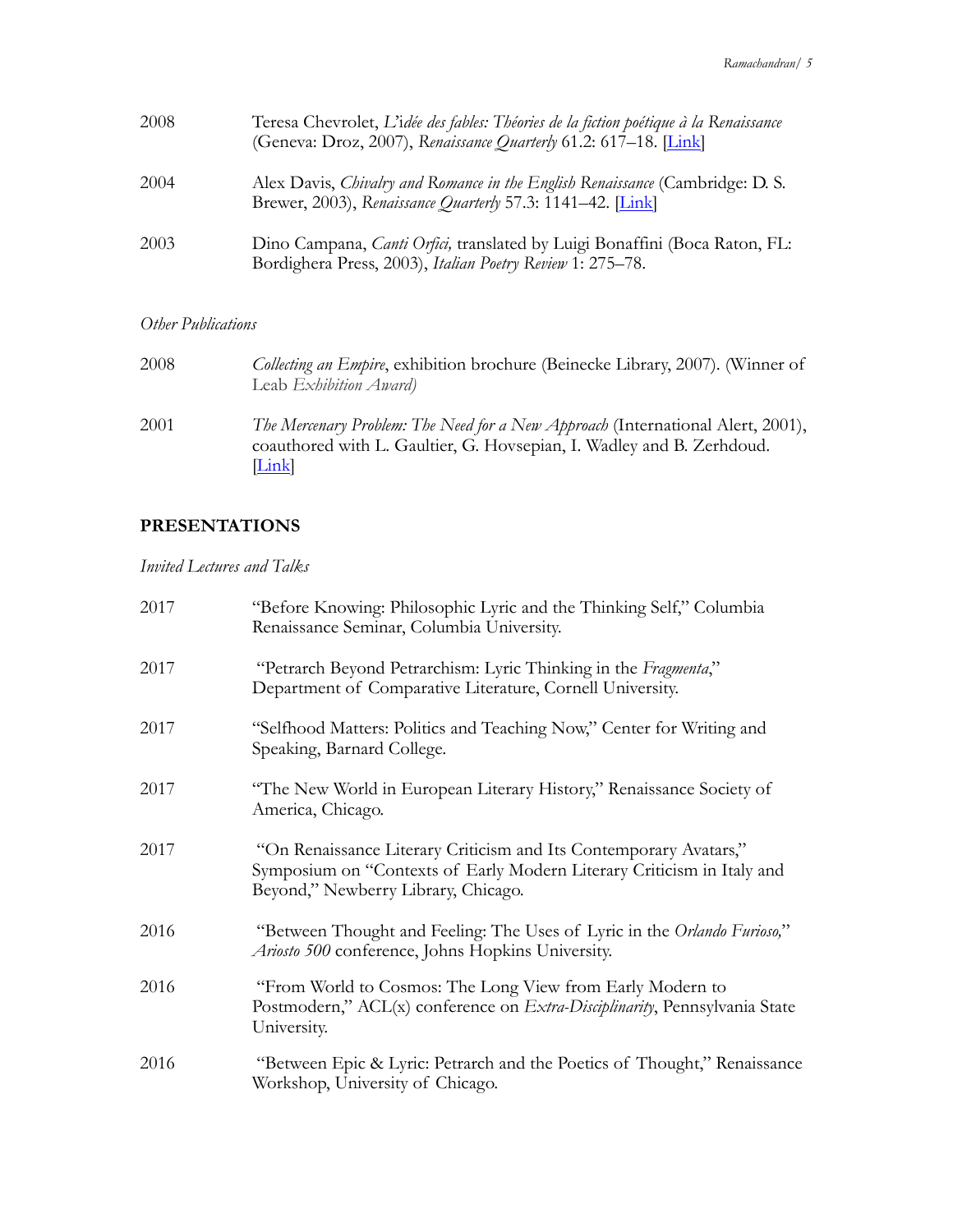| 2016 | "Between Epic & Lyric: Petrarch and the Poetics of Thought," Department<br>of Italian Studies, New York University.                                            |
|------|----------------------------------------------------------------------------------------------------------------------------------------------------------------|
| 2016 | "Genre and Geography: Epic vs Lyric," Epic Geographies Conference,<br>Medieval and Renaissance Center, New York University.                                    |
| 2015 | "Cosmopolitanism before Kant: Towards an Alternate History of World<br>Literature," Early Modern Studies Institute, Huntington Library.                        |
| 2015 | "Americana in Global Perspective," Americana: A Roundtable Conversation, John<br>Carter Brown Library, Brown University.                                       |
| 2015 | "Spenser's Philosophical Poetry," Special Focus Panel on Religion and<br>Philosophy, International Spenser Conference, Dublin.                                 |
| 2014 | "Cosmopoesis: A Literary History of Mercator's Atlas," Center for Digital<br>Humanities, University of South Carolina.                                         |
| 2013 | "Descartes's Philosophical Fictions," French Department, University of<br>California, Berkeley.                                                                |
| 2013 | "The Infinite Spaces of Descartes's World," Department of Comparative<br>Literature, Yale University.                                                          |
| 2012 | "Worldmaking in Early Modern Europe: Mercator, Montaigne, Milton,"<br>Renaissance and Early Modern Studies Colloquium, Brown University.                       |
| 2012 | "Cosmopoesis: A Literary History of Mercator's Atlas," John Carter Brown<br>Library, Brown University.                                                         |
| 2011 | "Making Connections," President's Lunch Talk, Sixteenth Century Studies<br>Conference, Fort Worth, TX.                                                         |
| 2011 | "Montaigne's Italy: Anti-Italianism and the Alterity of Torquato Tasso," at<br>conference on "Italy from Without," Stony Brook University.                     |
| 2011 | "Renaissance and Revolution: Cartography in the Early Modern World,"<br>Smith College.                                                                         |
| 2009 | "The Mortal World of Montaigne's Essais," Romancing The Text:<br>Renaissance Translation and the Question of Genre, Barnard College.                           |
| 2009 | "Worldmaking and the Project of Modernity," Department of Comparative<br>Literature, New York University.                                                      |
| 2009 | "A War of Worlds: Becoming "Early Modern" and the Challenge of<br>Comparison," Comparative Early Modernities Symposium, University of<br>Michigan, April 2009. |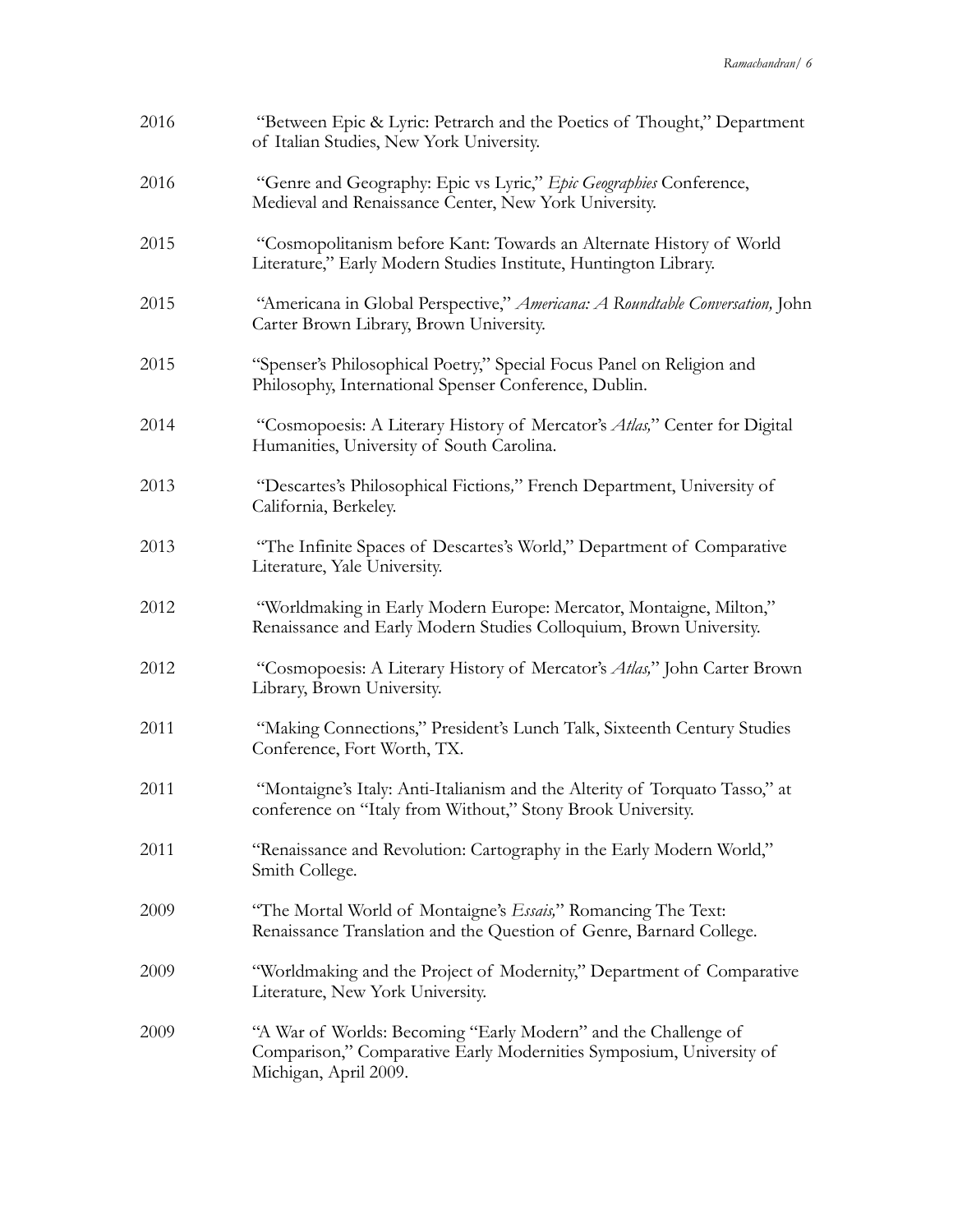2009 "Pendant Worlds: *Paradise Lost* and Miltonic Modernity*,*" Intellectual History Discussion Group, Harvard University.

# *Invited Campus Presentations*

| 2016 | "Normativity, Early Modernity and Literary Study," mini-conference on The<br>Fact of Value? "Normativity" in the Humanities, Department of Religious<br>Studies, Yale University. |
|------|-----------------------------------------------------------------------------------------------------------------------------------------------------------------------------------|
| 2016 | "Between Epic and Lyric: Poetic Knowing in Early Modern Europe," Open<br>Forum, Department of Comparative Literature, Yale University.                                            |
| 2015 | "Between Epic & Lyric: Petrarch & Spenser," Renaissance Colloquium,<br>Department of English, Yale University.                                                                    |
| 2015 | "How We Invented the World: Mapping the Globe from the Renaissance to<br>Google Earth," Yale Summer Session Lecture Series.                                                       |
| 2015 | "Early Modern Cosmopolitanism: Religious Toleration Revisited,"<br>Comparative Research Workshop, Department of Sociology, Yale University.                                       |
| 2014 | "From <i>Theatre</i> to <i>Atlas</i> : Cartography as Performance," Performance Studies<br>Working Group, Yale University.                                                        |
| 2013 | "Early Modern Cosmopolitanism: Mapping Identities Beyond the Nation,"<br>Center for Historical Enquiry and the Social Sciences (CHESS), Yale<br>University.                       |
| 2013 | "How We Invented the World: Mapping the Globe from the Renaissance to<br>Google Earth," Global Studies College Faculty Lecture, Stony Brook<br>University, February 2013.         |
| 2010 | "Cartesian Romance and the Making of the World," Comparative Literature<br>and Cultural Studies Faculty-Student Colloquium, Humanities Institute,<br>Stony Brook University.      |
| 2009 | "Atomic-Biography: Materialism, Modernity, Selfhood," Faculty Colloquium,<br>Department of English, Stony Brook University.                                                       |
| 2009 | "A War of Worlds: Maps and Metaphysics in Early Modern Europe,"<br>Humanities Institute, Stony Brook University.                                                                  |

*Selected Conferences and Symposia* 

| 2017 | "Lyric Thinking: Reconsidering Petrarchan Poetics," Renaissance Society of<br>America, Chicago. |
|------|-------------------------------------------------------------------------------------------------|
| 2017 | "Lyric Orientalism from Spenser to Milton," Modern Language Association,<br>Philadelphia.       |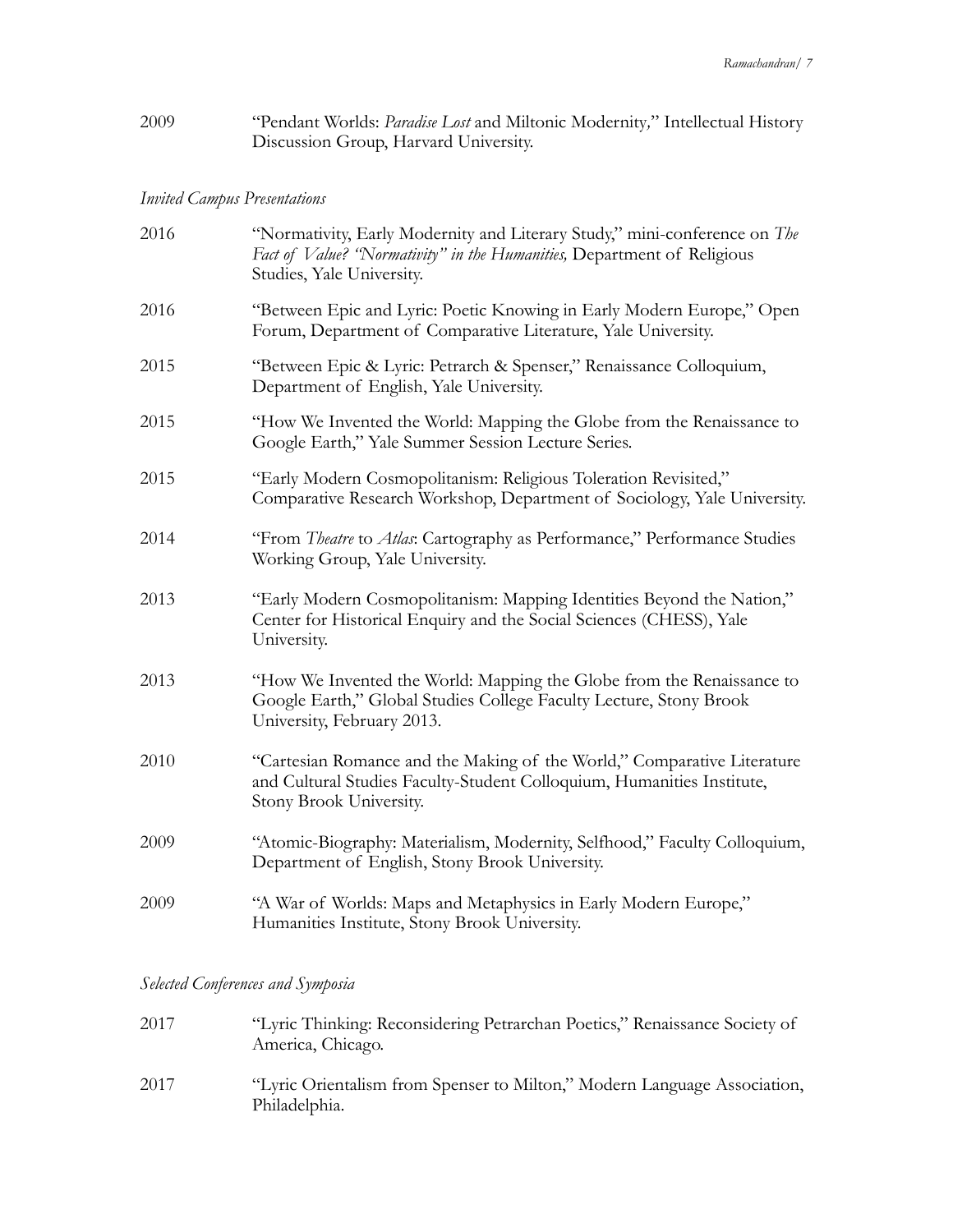| 2016 | "Allegory between Epic and Lyric: Spenser's Bleeding Hearts," Sixteenth<br>Century Society Conference, Bruges.                                                      |
|------|---------------------------------------------------------------------------------------------------------------------------------------------------------------------|
| 2016 | "Between Epic & Lyric: Petrarch's Africa and the Rerum Vulgarium Fragmenta,"<br>Renaissance Society of America, Boston.                                             |
| 2014 | "Between Epic and Lyric: Petrarch and Spenser," Sixteenth Century Society<br>Conference, New Orleans.                                                               |
| 2014 | Discussant, "Connected Histories: A Roundtable," Renaissance Society of<br>America, New York.                                                                       |
| 2014 | "Reflections on Epic Voyages: Tasso & Camões," American Comparative<br>Literature Association, New York.                                                            |
| 2013 | "Mapping Cosmopolitanism," Sixteenth Century Society Conference, San<br>Juan.                                                                                       |
| 2013 | "The Return of the Giants: Challenging Political Order in the New World,"<br>Renaissance Society of America, San Diego.                                             |
| 2011 | "Prophecy and Cosmic Translation in Montaigne's Essais," Conference on<br>The Global Dimensions of European Knowledge, London.                                      |
| 2010 | "Sequencing the Lyric: Defining a Collective Form in the Renaissance,"<br>Sixteenth Century Society Conference, Montreal, Canada.                                   |
| 2010 | "Mapping Origins: The Cosmographic Scope of Indian Genealogies,"<br>Conference on Early American Borderlands, St Augustine, FL, May 2010.                           |
| 2010 | "Imagination as Instrument: Speculation and Knowledge in Descartes's Le<br>Monde," American Comparative Literature Association, New Orleans.                        |
| 2009 | "Forgotten Science: Natural Philosophy in the Northumberland Circle and<br>the Elizabethan Court," North American Conference on British Studies,<br>Louisville, KY. |
| 2009 | "Atomic-Biography: Materialism, Modernity and Selfhood," Group for Early<br>Modern Cultural Studies, Dallas.                                                        |
| 2009 | "World-Making and its Discontents: Mercator's Atlas and Hexameral<br>Cartography," Sixteenth Century Society Conference, Geneva, Switzerland.                       |
| 2009 | "Scythians in the New World: European Genealogies of the Amerindian,"<br>Society for Early Americanists, Hamilton, Bermuda.                                         |
| 2008 | "Rethinking Genre: The Cosmic Scope of Spenserian Poetry," Sixteenth<br>Century Society Conference, St Louis, MO.                                                   |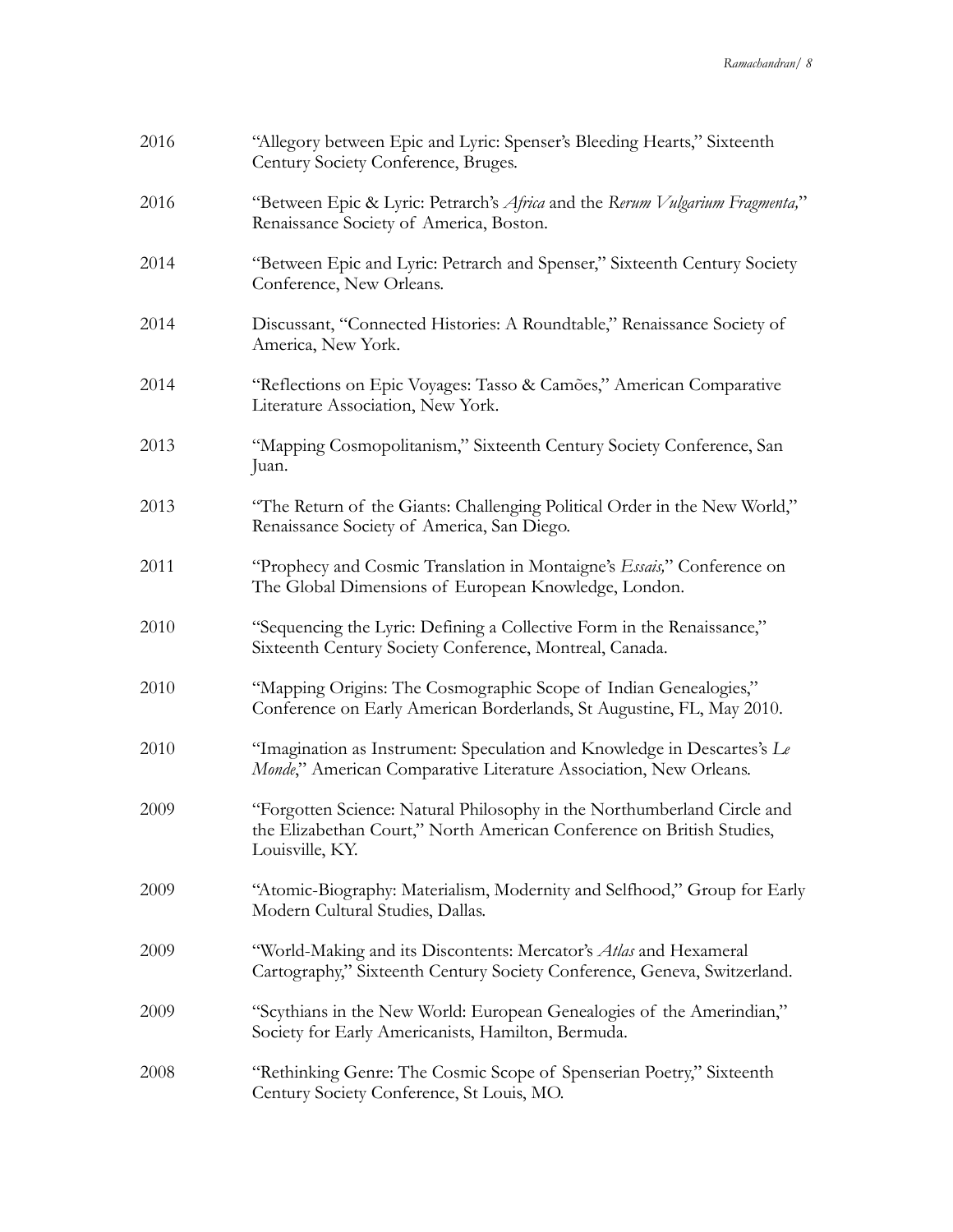| 2008 | "The Materials of Mourning: Poems on Funerary Placards in Seventeenth-<br>Century England," Renaissance Society of America, Chicago.                                                                              |
|------|-------------------------------------------------------------------------------------------------------------------------------------------------------------------------------------------------------------------|
| 2007 | "Early Modern Creationisms: Milton, Lucretius and the Problem with<br>Genesis," Conference on Faith and Fantasy in Early Modern Europe, Center<br>for Reformation and Renaissance Studies, University of Toronto. |
| 2007 | "A Rage for Order: Poetics and Epistemology in Sidney's Arcadia," Sixteenth<br>Century Studies Conference, Minneapolis.                                                                                           |
| 2006 | "Inventing the Post-Columbian World: Italy and America in Montaigne's<br>Essais," Mediterranean Studies Association Conference, Genoa, Italy.                                                                     |
| 2006 | "Explorations in Spenserian Cosmography: Inventing the World in the<br>Proems to Book II and V of the Faerie Queene," International Spenser<br>Conference, Toronto, May 2006.                                     |
| 2006 | "Making Science: The Erotics of Spenserian Natural Philosophy,"<br>Renaissance Society of America, San Francisco.                                                                                                 |

# **TEACHING EXPERIENCE**

#### *Undergraduate Courses:*

### Yale University:

 Literature 320: Modernities: Selfhood, Race, Class and Gender, Spring 2017 Literature 122: World Poetry and Performance, Spring 2015 Literature 120: Introduction to Narrative, Fall 2013, Fall 2014 Literature 179: Renaissance Love Poetry, Fall 2013 Literature 417: Maps and the Western Literary Tradition, Spring 2014, Fall 2014 Literature 425: The Literature of Doubt, Spring 2014 Literature S318: The Problem of Evil, Summer 2015, Summer 2016

### Stony Brook University:

English 494/495: Honors Practicum in English, Fall 2010, Fall 2011, Spring 2013 English 390/301: The Problem of Evil: Boethius to Rushdie, Spring 2010, Spring

### 2013

English 204: Literary Analysis and Argumentation, Spring and Fall 2009, Fall 2010 English 304: Sexual Politics in Elizabethan England, Spring 2009, Fall 2011 English 193: Performing Desire, Fall 2008 English 344: Donne, Jonson, and Marvell, Fall 2008

### New York University: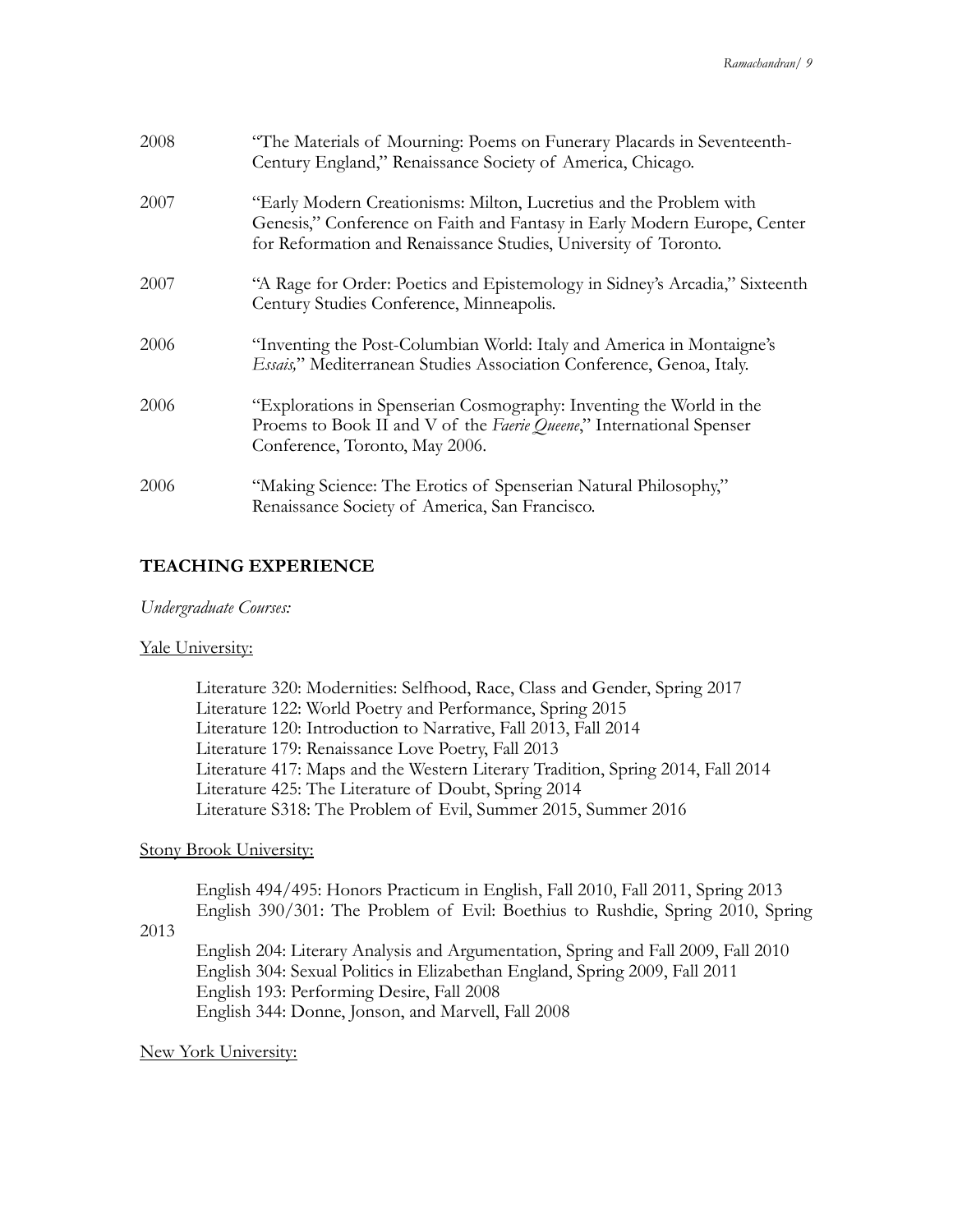Comp Lit 425: Skepticism & the Transformation of the Early Modern World, Spring 2010

#### *Graduate Courses:*

#### Yale University:

Comparative Literature 637: Mappings, Fall 2014

#### Stony Brook University:

English 620: The Genres of Professional Writing, Spring 2011 English 599: Contemporary Minority Poets, Fall 2010 English 585: Silk, Gold and Spices: Literature and International Trade, Spring 2010 English 599: An Introduction to New Media Studies, Spring 2010 English 599: Science and Literature: Philosophical Debates, Spring 2010 English 603: Interdisciplinarity and Literary Study, Fall 2009 English 584: Lyric Poetry, Summer 2009 English 599: A Critical Introduction to Renaissance Studies, Fall 2008 English 584: Encyclopedic Epic: Homer to Milton, Summer 2008 English 587: Worldmaking in Early Modern Europe, Summer 2008

#### **SERVICE**

#### **Yale University**

#### *Departmental:*

Director of Graduate Studies, 2014–15; Fall 2015; Spring 2017–present Graduate Admissions Committee, 2014–15, 2016–17 Course Director, LITR 122, Spring 2015 Department Website Coordinator, 2014–16 Course Director, LITR 120, Fall 2014 Job Search Committee, 2013–14 Literature Major Prize Committee, 2014, 2015, 2017 Department Website Committee, 2014

#### *University:*

320 York St Selection Committee, 2017 Committee on the Economic Status of the Faculty, 2016–18 Writing Center Advisory Council, Spring 2015, 2015–17 320 York Street Committee, 2016 Panelist, Teaching @ Yale Day, Center for Teaching and Learning, 2015, 2016 HGS Humanities Exploratory Committee, 2015 Associate Director, Yale CHESS, 2014–15 University Committee on Digital Humanities, 2014–15 Steering Committee Member, Yale CHESS, 2013–present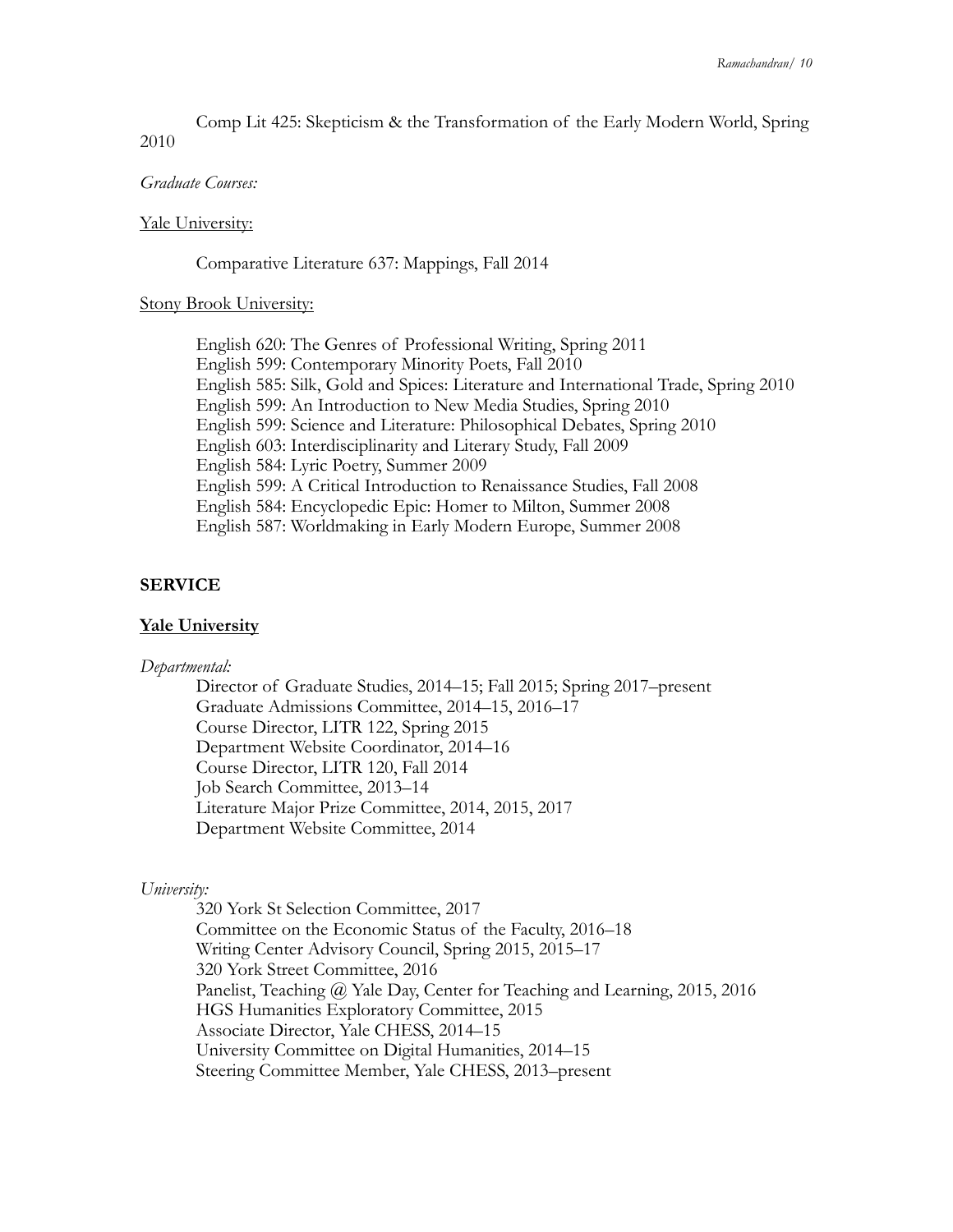#### *Interdisciplinary Events Organized:*

Co-organizer, Humanity/Humanities workshops (*Early Modern Techne*), 2017 Co-organizer, Panel on Trans\* Identity, Poynter Fellowship in Journalism, 2017 Coordinator, Yale CHESS Workshop, 2014–15

#### **Stony Brook University**

Co-organizer, Lecture series on Coastlines and Environmental History, Spring 2011 University Promotion and Tenure Committee, 2010–11 English Department Strategic Planning Committee, 2010–11 Associate Director of the English Honors Program, 2009–13 Co-organizer, Lecture series on Early Modern Cultural Studies, Spring 2010 Co-organizer, "Histories of Modernity" seminar, Humanities Institute, Spring 2010 Committee on the Major, 2008–12 Undergraduate Program Committee, 2008–09 Teaching, Learning + Technology (TLT) Advisory Board, 2008–09

# **PROFESSIONAL SERVICE**

*Academic Boards:* 

Sixteenth Century Studies Society Liaison to International Spenser Society, 2014–present

Editorial Board, *The Spenser Review,* 2013–present

*SCJ* Literature Prize Committee, Sixteenth Century Studies Association, 2011–2013, 2015

Executive Committee, International Spenser Society, 2011–present.

Isabel MacCaffery Prize Committee (International Spenser Society), 2012, 2013

Editorial Board for book series, "Maps, Spaces, Cultures" at Brill Press.

### *Reviewer/Referee:*

Article Referee for the following peer-reviewed journals: *PMLA; MLN; Modern Philology; Journal of the History of Ideas; Meridians: Feminism, Race, Transnationalism;* and *Forum Italicum.* 

Manuscript Referee for the following presses: Routledge, University of Chicago Press, Brill.

*Conference Organization:* 

Organizer for Renaissance Society of America sponsored session on "Academics as Writers," Chicago, 2017.